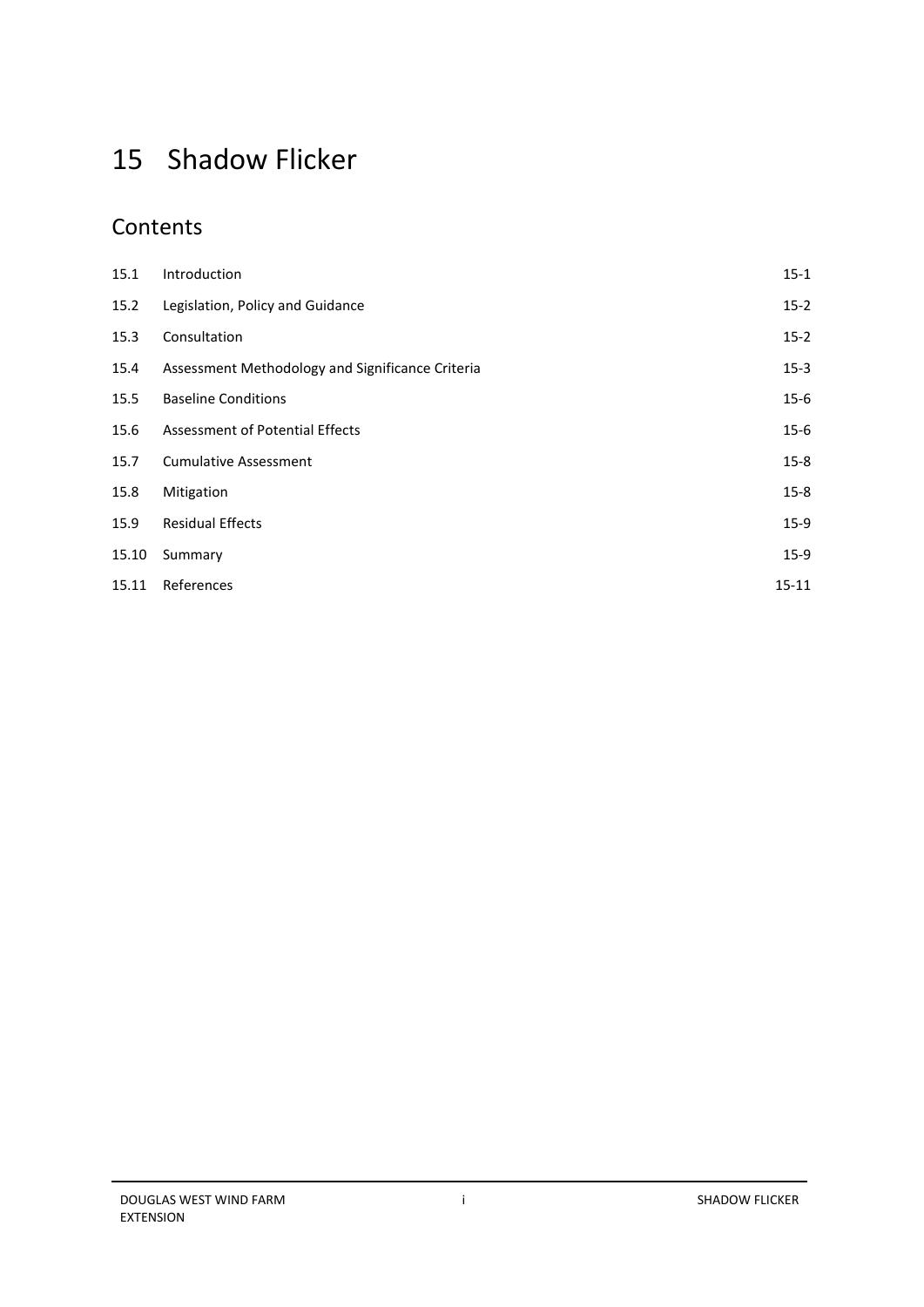This page is intentionally blank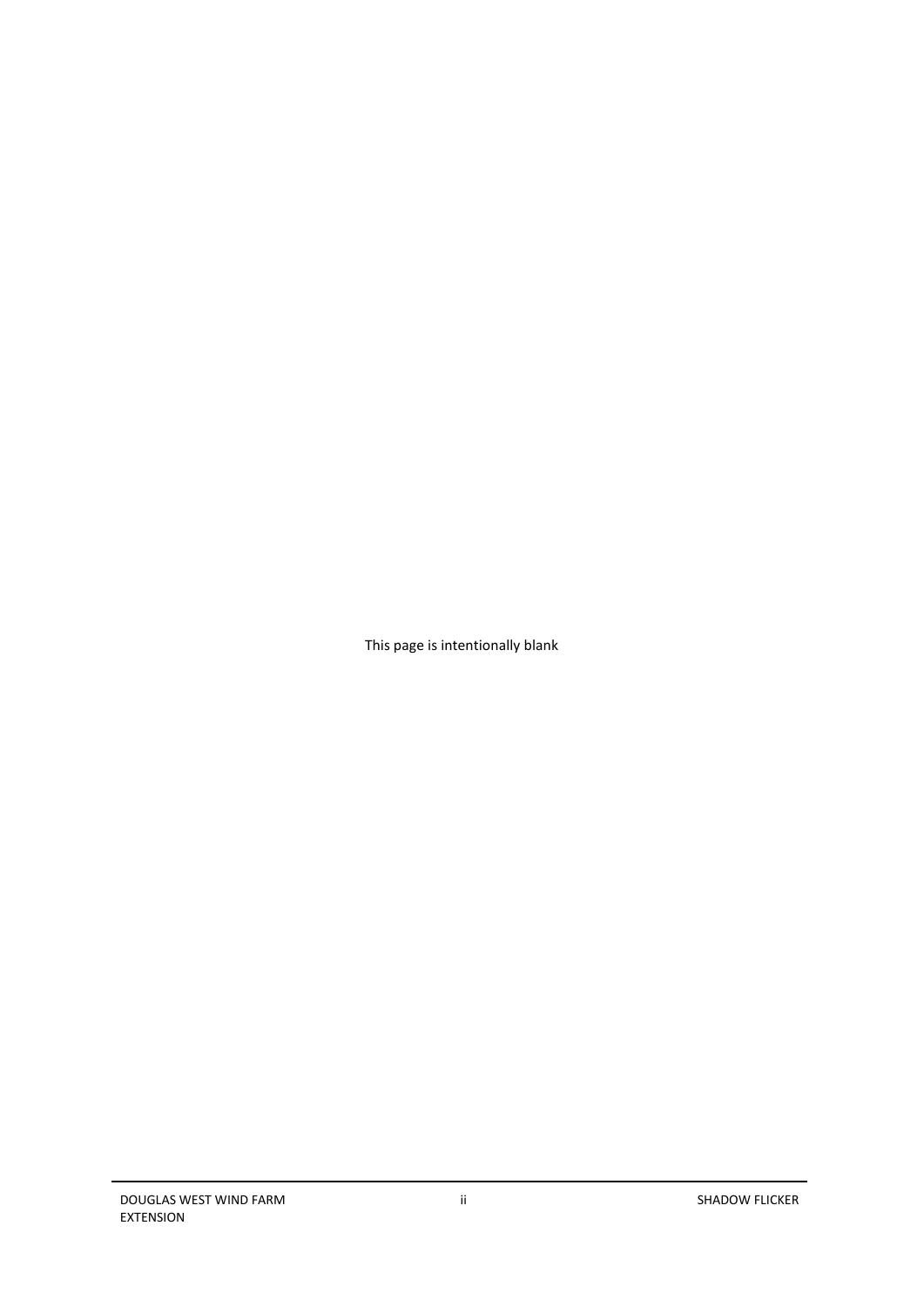# 15 Shadow Flicker

### <span id="page-2-0"></span>15.1 Executive Summary

- 15.1.1 This chapter presents an assessment of the potential shadow flicker effects from the Proposed Development on residential receptors. Within the study area for shadow flicker effects (within 130 degrees either side of north from each turbine, and out to 10 rotor diameters), there are three identified receptors with potential to experience flicker effects. Calculations have shown that the maximum occurrence of shadow flicker at all three receptors is anticipated to be well within the accepted limits for shadow flicker, of either 30 minutes per day or less than 30 hours per year.
- 15.1.2 The Applicant proposes the submission of a Shadow Flicker Protocol to be agreed with SLC prior to construction. The residual effect of shadow flicker is expected to be of no significance for all receptors during the operational phase of the Proposed Development.

### 15.2 Introduction

- 15.2.1 This chapter describes and assesses potential shadow flicker effects resulting from the Proposed Development on neighbouring residential and commercial receptors. This chapter (and its associated figures and appendices) is not intended to be read as a standalone assessment and reference should be made to the description of the Proposed Development in Chapter 3.
- 15.2.2 Shadow flicker occurs when, *"[In] certain combinations of geographical position, time of day and time of year, the sun may pass behind the rotor and cast a shadow over neighbouring properties. When the blades rotate, the shadow flicks on and off; the effect is known as "shadow flicker". It occurs only within buildings where the flicker appears through a narrow window opening"* (Scottish Government, 2014, Onshore Wind Turbines).
- 15.2.3 Any receptors which may potentially be affected have been identified and the risk of shadow flicker calculated.
- 15.2.4 The magnitude of shadow flicker effects varies both spatially and temporally, and depends on a number of environmental conditions coinciding at a particular point in time, which include:
	- time of day and year;
	- **·** wind direction;
	- **•** height of wind turbine and blade length;
	- **•** position of the sun in the sky;
	- **•** weather conditions;
	- **Phonoportion of daylight hours in which the turbines operate;**
	- type and frequency of use of the affected space; and
	- distance and direction of the wind turbine from the receptor.
- 15.2.5 The flickering effect caused by shadow flicker also has the potential to induce epileptic seizures in patients with photosensitive epilepsy. The National Society for Epilepsy (NSE) advises that around 1 in 131 people have epilepsy and up to 5 % of these have photosensitive epilepsy (NSE, 2011). The common rate or frequency at which photosensitive epilepsy might be triggered is between 3 and 30 hertz (Hz, flashes per second). Large commercial turbines rotate at low speeds resulting in less than 3 flashes per second and are therefore unlikely to cause epileptic seizures (Harding *et al*., 2008: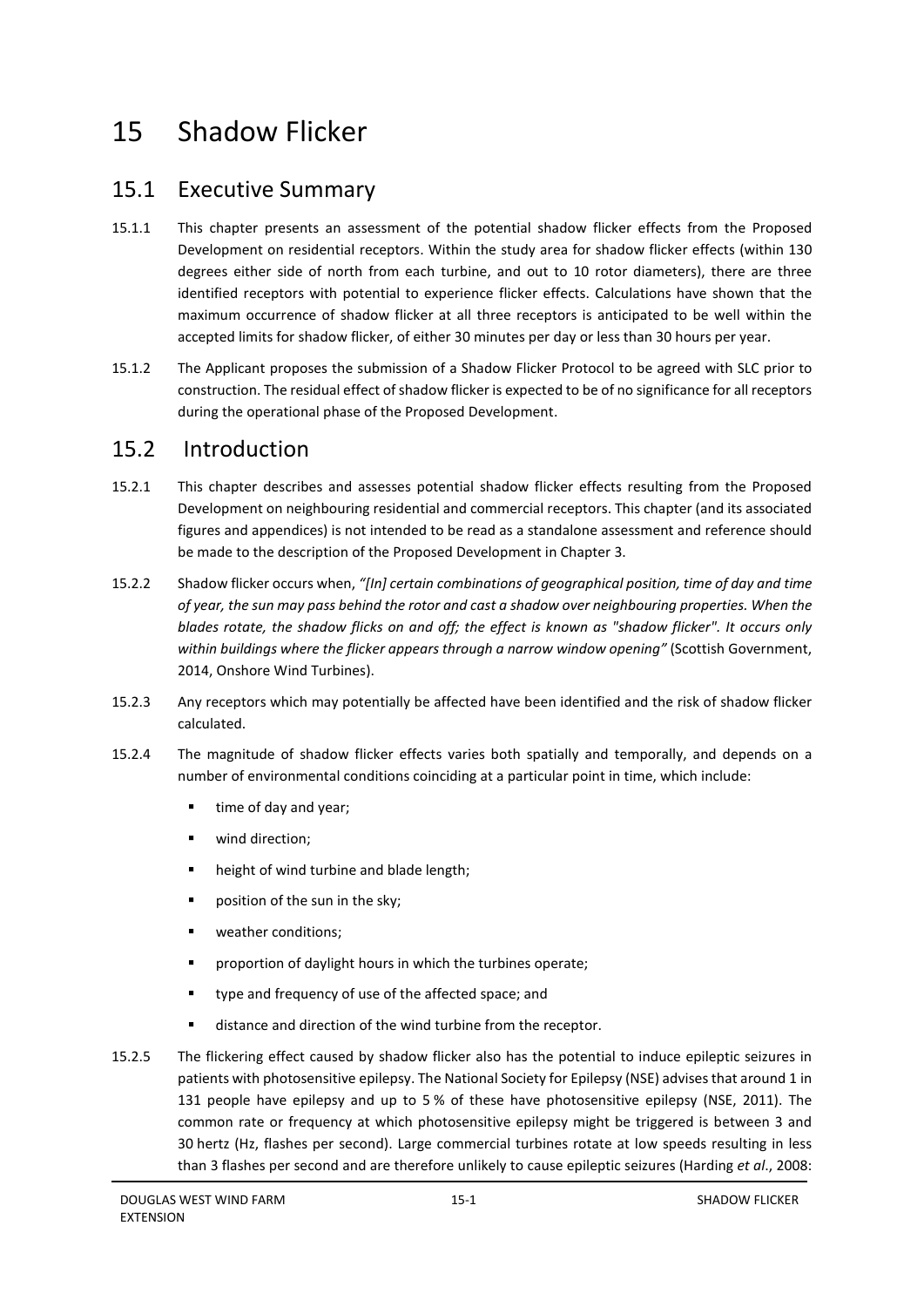Smedley *et al*., 2010). Therefore, there are not considered to be any health effects associated with the Proposed Development and this assessment will address the effects of shadow flicker related to local amenity.

- 15.2.6 Turbines can also cause flashes of reflected light, which can be visible for some distance. It is possible to ameliorate the flashing but it is not possible to eliminate it. Careful choice of blade colour and surface finish can help reduce the effect and all modern turbine manufacturers use light grey semimatt finishes to reduce this effect.
- 15.2.7 A wind development of more than one turbine can also result in more than one turbine affecting a specific receptor at any time, potentially increasing the overall shadow flicker intensity or frequency. This potential effect has been taken into account within this assessment as well as the cumulative effect with other operational wind farms in the local area.

# <span id="page-3-0"></span>15.3 Legislation, Policy and Guidance

### *Legislation*

15.3.1 There is no applicable legislation to this assessment.

### *Policy*

- 15.3.2 Chapter 5 of the ES sets out the planning policy framework that is relevant to the EIA. The policies set out include those from the adopted South Lanarkshire Local Plan (SLC, 29 June 2015), those relevant aspects of Scottish Planning Policy (SPP), National Planning Framework 3 (NPF3), Planning Advice Notes and other relevant guidance. Of relevance to the shadow flicker assessment presented within this chapter, regard has been had to the following policies:
	- **Local Plan Policy 19: Renewable Energy; and**
	- Paragraph 169 of SPP.
- 15.3.3 SLC Supplementary Planning Guidance on Renewable Energy (2015) sets out policies and other advice in support of wind developments in South Lanarkshire. Paragraph 6.76 states that the SLC would expect a shadow flicker assessment to be undertaken for residential development within 10 rotor diameters of the proposed turbine locations.

### *Guidance*

- 15.3.4 The Update of UK Shadow Flicker Evidence Base (DECC, 2011) reviews international legislation relating to the assessment of shadow flicker for wind turbine development and concludes that the area within 130 degrees either side of north from the turbine, and out to 10 rotor diameters, is considered acceptable for shadow flicker assessment.
- 15.3.5 This assessment also takes into consideration the Scottish Government Online Renewables Planning Advice: Onshore Wind Turbines (Scottish Government, 2014).

### <span id="page-3-1"></span>15.4 Consultation

15.4.1 The intent to undertake a shadow flicker assessment for this project was outlined to the Scottish Government in November 2018 as part of a request for a scoping opinion. The Scottish Government's Scoping Opinion (refer to Appendix 4.1) does not refer to shadow flicker specifically but does state that*, "Scottish Ministers are satisfied with the scope of the EIA set out at Section 1.4 of the scoping report".*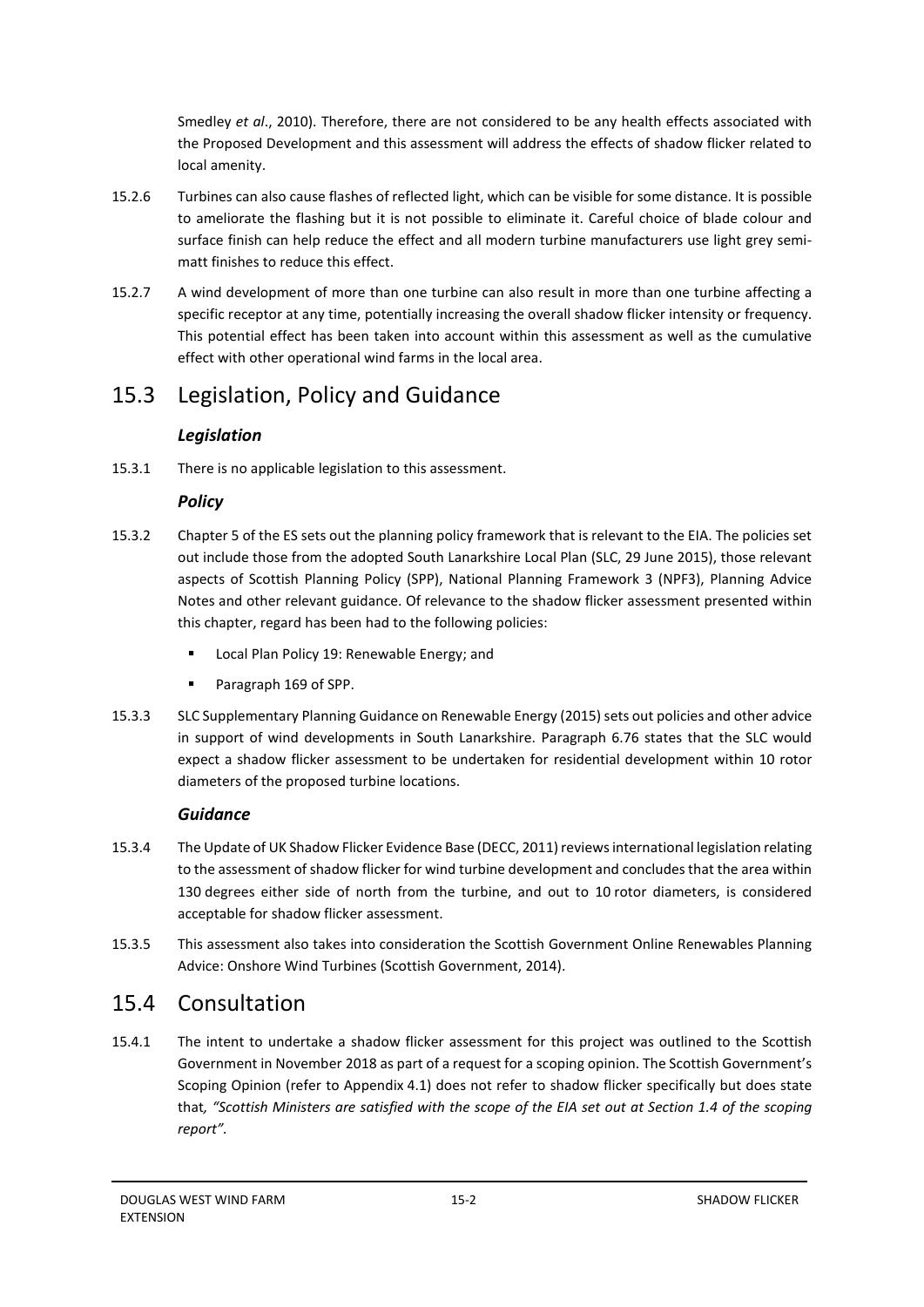- 15.4.2 The SLC Environmental Health Officer (EHO) was re-consulted in February 2019 to confirm the proposed shadow flicker assessment methodology (refer to Appendix 4.3). The EHO responded, email dated 12 February 2019, to confirm the proposed approach and methodology and noted that a shadow flicker protocol would need to be submitted to SLC, and approved, prior to the operation of the Proposed Development.
- 15.4.3 Given that there are existing residential properties identified within the study area (refer to Section 15.5 below) that could potentially be affected by shadow flicker from the Proposed Development, a shadow flicker assessment was carried out as part of the EIA process to assess the likely impacts.

# <span id="page-4-0"></span>15.5 Assessment Methodology and Significance Criteria

### *Study Area*

15.5.1 The shadow flicker assessment has been carried out for the proposed 13 turbines at the locations identified in Chapter 3. As no specific turbine model has been identified by the Applicant, this assessment has chosen the worst-case scenario model from a short list of candidate turbines that could be installed at the site. Dimensions of the chosen model used for the purposes of the shadow flicker assessment can be found in Table 15.1.

| Hub height     | 122.5 m              |
|----------------|----------------------|
| Rotor diameter | 155 <sub>m</sub>     |
| Swept Area     | $18,869 \text{ m}^2$ |

| Table 15.1 - Details of the Turbine Model Used for the Shadow Flicker Assessment (Siemens 6MW) |
|------------------------------------------------------------------------------------------------|
|------------------------------------------------------------------------------------------------|

15.5.2 The study area within which receptors could potentially be affected by shadow flicker has been set at a distance of 10 rotor diameters from each turbine and 130 degrees either side of north (relative to each turbine), as noted within Update of UK Shadow Flicker Evidence Base report (DECC, 2011) and agreed with the EHO (Appendix 4.3). In this assessment the study area extends to 1.55 km from each turbine. Figure 15.1 shows the extent of this area and those receptors that could potentially be affected by shadow flicker.

### *Desk Study*

- 15.5.3 The desk-based assessment, using OS address data and mapping, identified two residential receptors within the study area. These are the only existing properties within the study area. The consented Hargreaves Land Limited housing development (planning permission in principle), on land at Gunsgreen to the south-west of Coalburn, has also been considered within the shadow flicker assessment. Receptor 3 within Table 15.2 provides a representative location on the edge of the development for the purposes of the model.
- 15.5.4 Table 15.2 summarises the locations of the receptors and the distance from each property/location to the nearest turbine.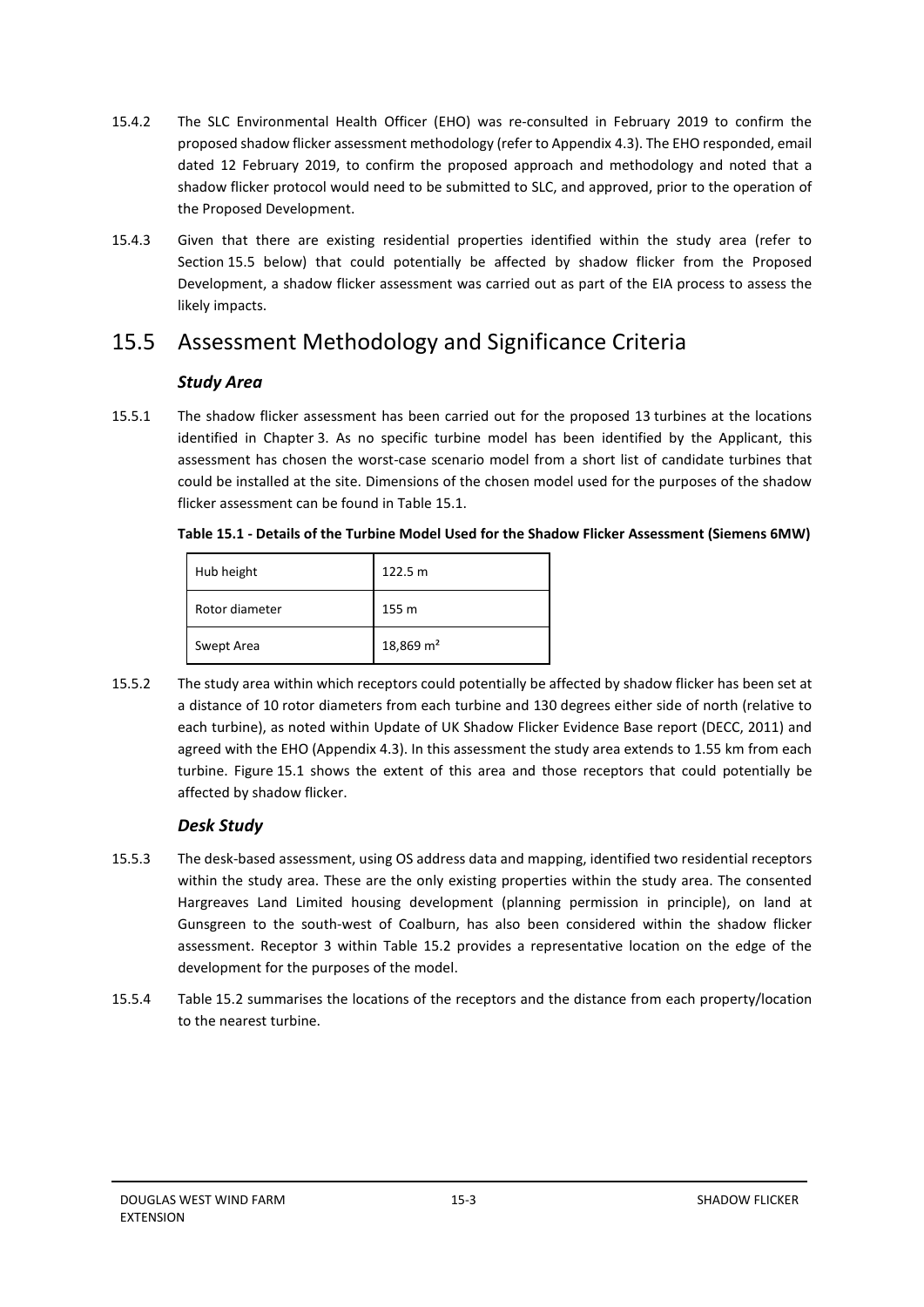#### **Table 15.2 – Receptor Locations**

| <b>Shadow</b><br><b>Flicker ID</b> | <b>Address</b>           | <b>Easting</b> | <b>Northing</b> | <b>Elevation</b><br>(m) | <b>Approx. Distance to</b><br><b>Nearest Turbine (km)</b> | <b>Turbine</b>  |
|------------------------------------|--------------------------|----------------|-----------------|-------------------------|-----------------------------------------------------------|-----------------|
| 1                                  | <b>Station House</b>     | 282095         | 630960          | 271.0                   | 1.38                                                      | T <sub>11</sub> |
| 2                                  | <b>Blackwood Cottage</b> | 282134         | 631007          | 269.9                   | 1.39                                                      | T <sub>11</sub> |
| 3                                  | Gunsgreen                | 281010         | 633962          | 269.0                   | 1.30                                                      | T <sub>12</sub> |

#### *Assessment of Potential Effect Significance*

- 15.5.5 There is no UK statutory guidance relating to the acceptable levels of shadow flicker. The DECC 2011 report identifies best practice guidelines across Europe and this assessment will adopt the generally accepted quantitative guidance which adopts the maximum limits of 30 hours per year or 30 minutes on the worst affect day.
- 15.5.6 Within this assessment the sensitivity of the receptors is assumed to be high in all cases.

#### *Assessment Modelling*

- 15.5.7 In assessing the effect of shadow flicker, the commercial software model WindPro 3.2 was used to calculate the expected number of hours shadow flicker that could occur at each receptor. The model takes into account the movement of the sun relative to the time of day and time of year and predicts the time and duration of expected shadow flicker at a window of an affected receptor. The input parameters used in the model are as follows:
	- **the turbine locations:**
	- the turbine dimensions;
	- the location of the receptors to be assessed; and
	- the size of windows on each receptor and the direction that the windows face.
- 15.5.8 The WindPro model is based upon a Zone of Theoretical Visibility (ZTV) analysis, which in this case was based upon a Digital Terrain Model (DTM) of 20 m resolution.
- 15.5.9 Calculations were undertaken for predicted shadow hours at each of the receptors for two scenarios: a theoretical (worst-case) and a realistic scenario. For the worst-case scenario the following assumptions were made:
	- all receptors have a 1 m x 1 m window facing directly towards the turbine;
	- the turbine blades were assumed to be rotating for 365 days per year;
	- there is a clear sky 365 days per year;
	- the turbine blades were assumed to always be positioned towards each receptor;
	- more than 20 % of the sun was covered by the blade; (in practice, at a distance, the blades do not cover the sun but only partly mask it, substantially weakening the shadow);
	- the receptor is occupied at all times; and
	- no screening was present.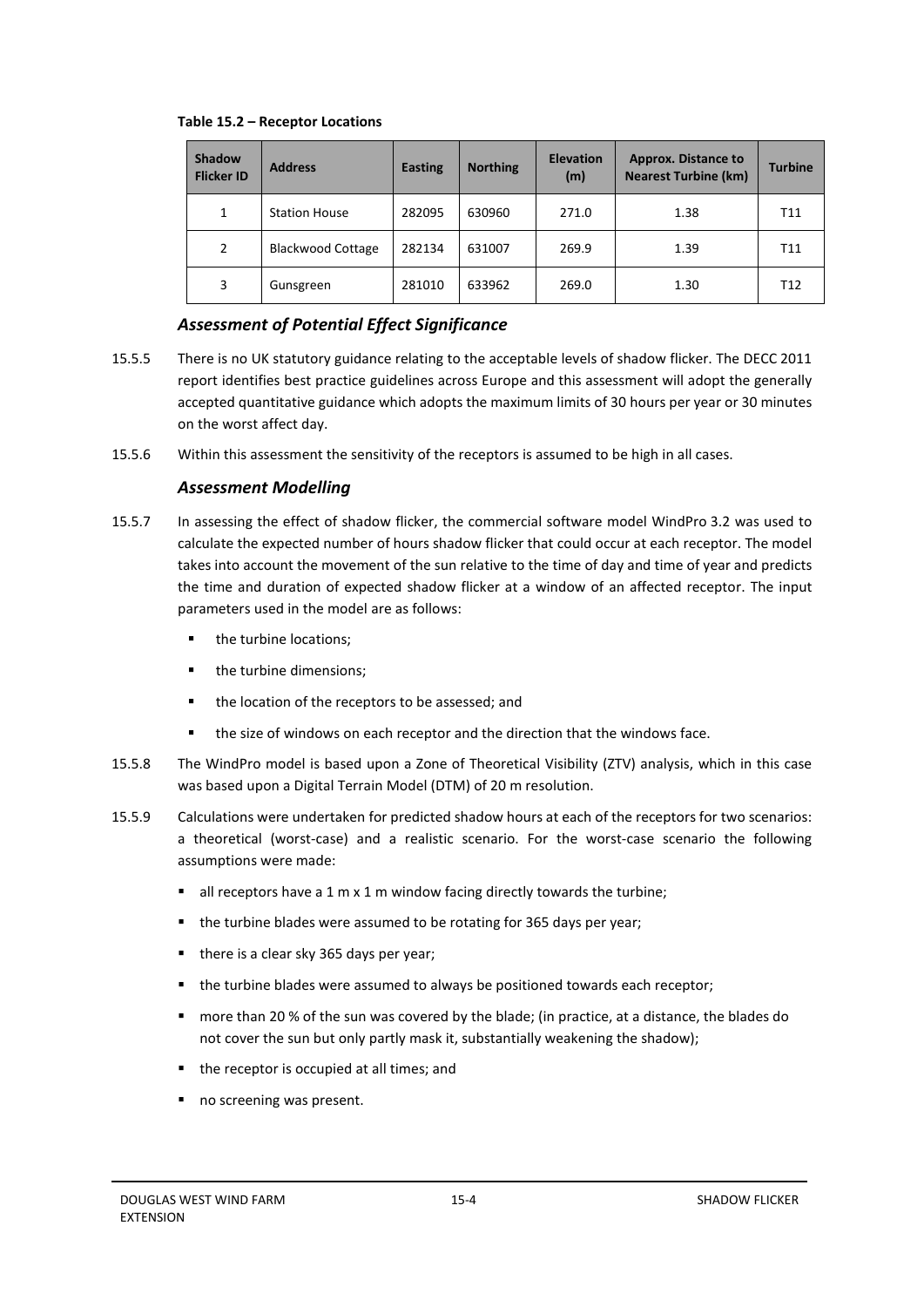- 15.5.10 The effect of shadow flicker was not calculated where the sun lies less than 3 degrees above the horizon due to atmospheric diffusion, low radiation (intensity of the sun's rays is reduced) and high probability of natural screening. It is generally accepted that below 3 degrees shadow flicker is unlikely to occur to any significant extent (Nordhein-Westfalen, 2002).
- 15.5.11 These assumptions result in a highly conservative assessment for the following reasons:
	- **E** in reality, many of the houses within the study area may not directly face the turbines;
	- the turbine blades will not turn for 365 days of the year and will turn to face into the direction of the wind, in order to maximise the energy generating potential from the wind;
	- $\blacksquare$  it is unlikely that there will be clear skies 365 days a year;
	- receptors may not be occupied at the time that the shadow flicker impact is experienced; and
	- screening, such as vegetation or curtains between the window and the turbine is not accounted for within the DTM and model and will prevent any shadows from being cast onto the window and therefore prevent any flickering effect.
- 15.5.12 In addition, the distance between the turbine and a window has an impact on the intensity of any shadow flicker that is experienced. The study area has been set at 10 rotor diameters as the effects of shadow flicker are shown to be greatly reduced outside this distance.
- 15.5.13 The assessment carried out is limited to the effects of shadows within buildings. Moving shadows will also be apparent out of doors; however, these do not result in flicker in the same manner or to the same extent, as the light entering windows. Therefore, shadow flicker effects outdoors have been scoped out of further assessment.

#### **Theoretical Scenario**

15.5.14 The modelling results for the theoretical scenario are typically considered to be a worst-case estimation of the actual impacts experienced, and use the assumptions listed in paragraph 15.5.9.

#### **Realistic Scenario**

- 15.5.15 In actuality, for much of the year weather conditions will be such that shadows will not be cast or will be weak and would therefore not give rise to shadow flicker effects. WindPro calculations most likely overestimate the duration of effects as outlined above. Other factors such as the potential for screening by vegetation or structures will also reduce or prevent flicker incidence in practice. To create a more realistic scenario for the potential impact of shadow flicker on receptors, it was necessary to identify the expected meteorological conditions at the site and take into account any significant shielding of receptors by buildings and vegetation between the receptors and the turbines.
- 15.5.16 In order to estimate the impact of cloud cover, information available from the Met Office (2019) was used to consider the likelihood of sunshine at different times of the year, and therefore allow calculations of the 'expected' values for shadow flicker occurrence. As part of the WindPro calculation it is possible to upload data from the nearest climatic station to the site. In the case of the Proposed Development this is the Eskdalemuir Met Office, situated approximately 50 km to the south-east (summarised data from the Met office website can be found in Appendix 15.1, Table A15.1).
- 15.5.17 Given the largely dynamic status of woodland over the life time of the Proposed Development and between seasons, no vegetative screening was incorporated into the model.
- 15.5.18 The realistic scenario represents a long-term average as it is based on long-term historic metrological data. The variation between individual years can be significant and may lead to future observations differing from the predicted results.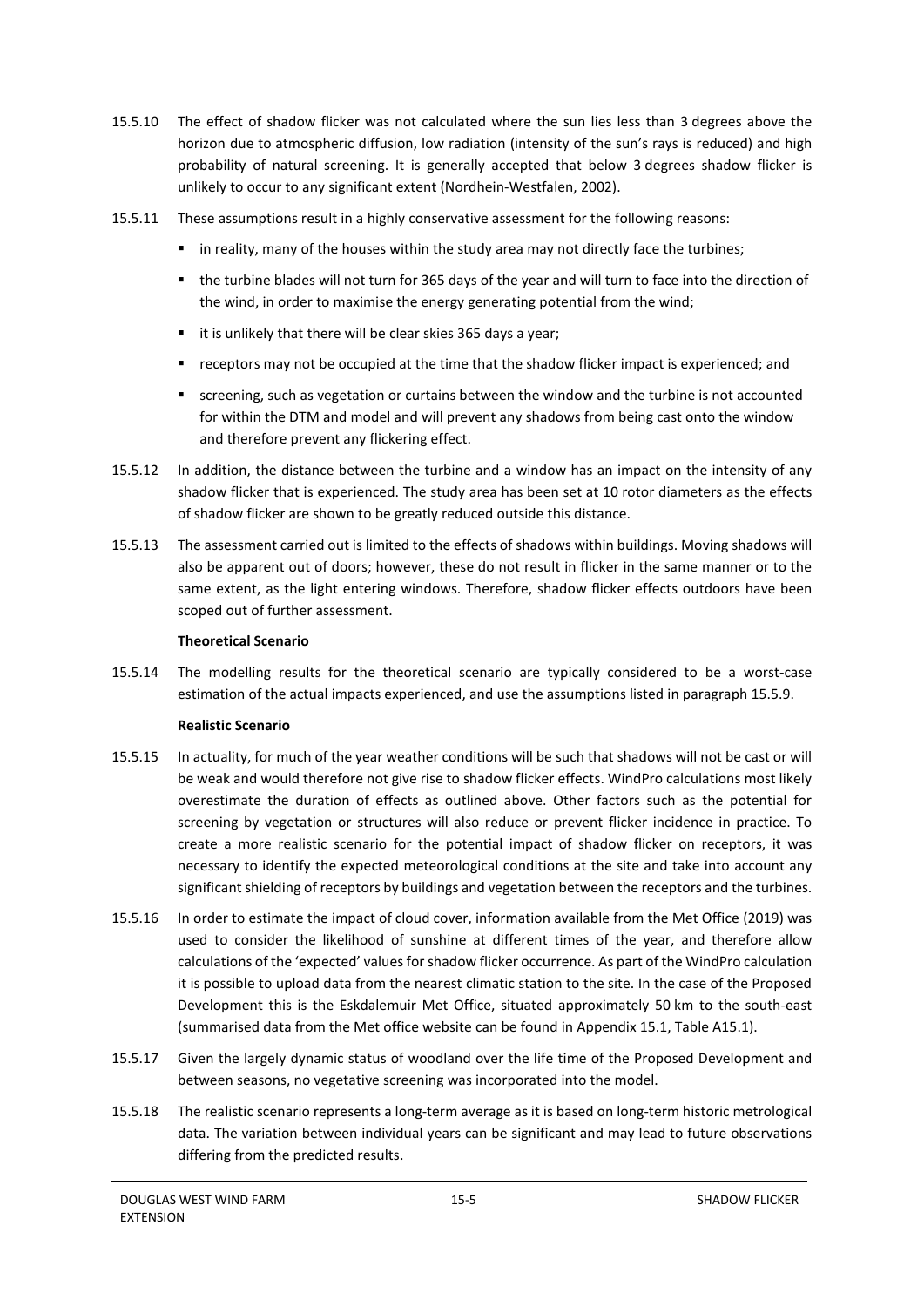15.5.19 A single 16 degree sector was calculated for 7,446 hours of wind (assumes the Proposed Development is operational for 85% of the year) based on meteorological mast data from the neighbouring Douglas West Wind Farm site (refer to Appendix 15.1, Table A15.2). The WindPro model also employs a slightly simplistic assumption that sunshine probability and turbine operational probability are independent parameters. The model is therefore expected to yield conservative results; as bright and sunny weather conditions and low wind speeds generally tend to show some degree of correlation.

### *Limitations to Assessment*

- 15.5.20 All assumptions made by the WindPro 3.2 are outlined within Section 15.5.
- 15.5.21 Given the absence of UK guidance towards shadow flicker, the assessment has adopted the generally accepted industry practised maximum figure of 30 hours per year or 30 minutes per day for permanent dwellings and commercial properties within 10 rotor diameters of the proposed turbines.
- 15.5.22 The realistic scenario results represent a long-term average as they are based on long-term historic metrological data (90 years, from 1929 to 2018). The variation between individual years can be significant and may lead to future observations differing from the predicted results.

### <span id="page-7-0"></span>15.6 Baseline Conditions

- 15.6.1 As per the methodology set out in the Scoping Report and agreed with the EHO no site visit was undertaken. Three receptors have been identified within the study area with the potential to experience shadow flicker and they are located to the north (receptor 3) and south-east (receptors 1 and 2) of the Proposed Development.
- 15.6.2 There are small areas of tall vegetation between the Proposed Development and receptor 1 which act as a visual screen. Receptors 1 and 2 are also predominantly orientated in a north-east / south-west direction. No information on the layout and orientation of the proposed houses within the consented Gunsgreen development is available.
- 15.6.3 For the purposes of the assessment it is assumed that all properties face onto the Proposed Development and no local screening (vegetation and blinds/curtains) are considered.
- 15.6.4 Within this assessment the sensitivity of the receptors is assumed to be high in all cases.

### <span id="page-7-1"></span>15.7 Assessment of Potential Effects

#### *Construction*

- 15.7.1 No shadow flicker will occur during construction of the Proposed Development.
- 15.7.2 Given that any occurrence of shadow flicker during the short commissioning period would replicate itself during operation of the Proposed Development, albeit more frequently, it is considered appropriate to consider the commissioning activities as part of the operational stage of the Proposed Development.

### *Operation*

#### **Theoretical Modelling of Shadow Flicker Occurrence**

15.7.3 The modelling results presented below represent the theoretical worst-case scenario discussed in Section 15.5. The results of the modelling are shown in Table 15.3. The theoretical duration of shadow flicker calculated is indicated to **not be significant** at all receptors (1, 2 and 3) and show that all the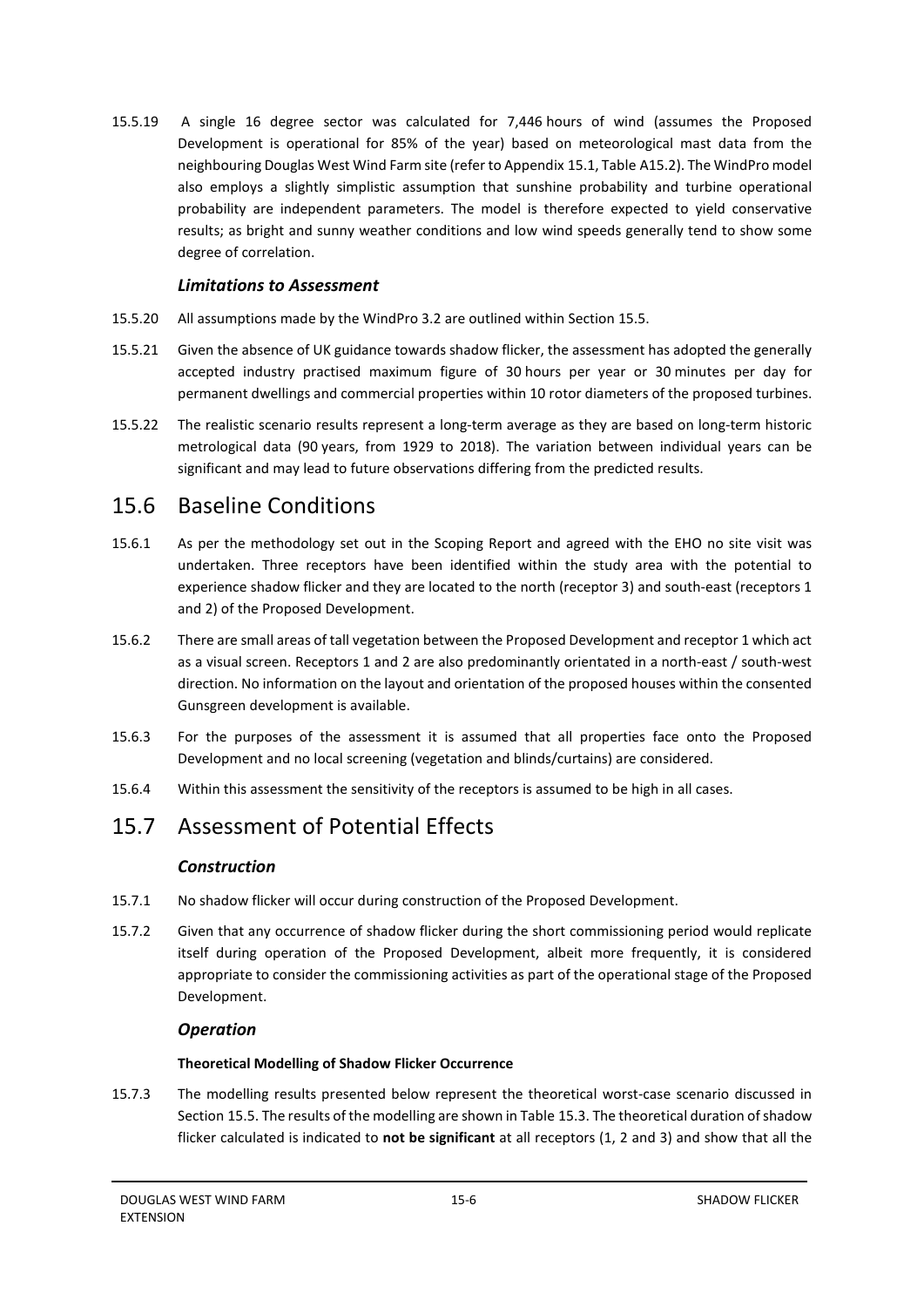receptors are likely to experience shadow flicker significantly less than 30 hours per year or less than 30 mins per day.

| <b>Shadow Flicker</b><br>ID | <b>Address</b>           | <b>Shadow Hours per Year</b> | <b>Max Shadow Hours per Day</b> |
|-----------------------------|--------------------------|------------------------------|---------------------------------|
| 1                           | <b>Station House</b>     | 22:21                        | 00:22                           |
| 2                           | <b>Blackwood Cottage</b> | 19:50                        | 00:27                           |
| 3                           | Gunsgreen                | 18:02                        | 00:27                           |

**Table 15.3 – Worst-Case Scenario Shadow Flicker Occurrence at each Receptor (hrs/yr)**

15.7.4 Graphs A15.1 to A15.3 within Appendix 15.2 summarise the occurrence of shadow flicker at the receptors and illustrate the times of year and times of day when shadow flicker could theoretically occur. In reality, the duration of shadow flicker at each location is likely to be considerably less than that indicated above for the reasons outlined in Sections 15.5 and 15.6.

#### **Realistic Modelling of Shadow Flicker Occurrence**

15.7.5 The modelling results presented in Table 15.4 represent the realistic scenario discussed in paragraph 15.5.15. The inclusion of indicative wind data and average sunshine hours into the shadow flicker calculations has greatly reduced the potential of shadow flicker occurrence at all of the receptors (refer to Figure 15.1).

| <b>Shadow Flicker</b><br>ID | <b>Address</b>           | <b>Shadow Hours per Year</b> | <b>Shadow Hours per Day</b> |
|-----------------------------|--------------------------|------------------------------|-----------------------------|
| 1                           | <b>Station House</b>     | 3:05                         | 00:03                       |
| 2                           | <b>Blackwood Cottage</b> | 02:39                        | 00:04                       |
| 3                           | Gunsgreen                | 01:53                        | 00:03                       |

**Table 15.4 - Realistic Scenario Shadow Flicker Occurrence for each Receptor (hrs/yr)**

- 15.7.6 The results from the model show that all receptors fall well below the recommended limit of 30 hours per year or 30 minutes per day (on the worst affected day).
- 15.7.7 The model still does not take into consideration any local screening from vegetation, blinds or curtains, or true window orientation relative to the turbines, which in reality will reduce further the potential time receptors are likely to experience shadow flicker over the course of the year.
- 15.7.8 Graph A15.3 within Appendix 15.2 shows that the expected periods of shadow flicker at the receptor 3 is predicted from the end of November through to mid-January, winter months, when there is typically less sunshine due to cloud cover.
- 15.7.9 The results for the realistic scenario show a significant reduction in the potential shadow flicker effects on surrounding receptor locations. The reduction has shown that for all receptors the effect is expected to be of **no significance**.

### *Decommissioning*

15.7.10 No shadow flicker impact can occur post-decommissioning of the Proposed Development.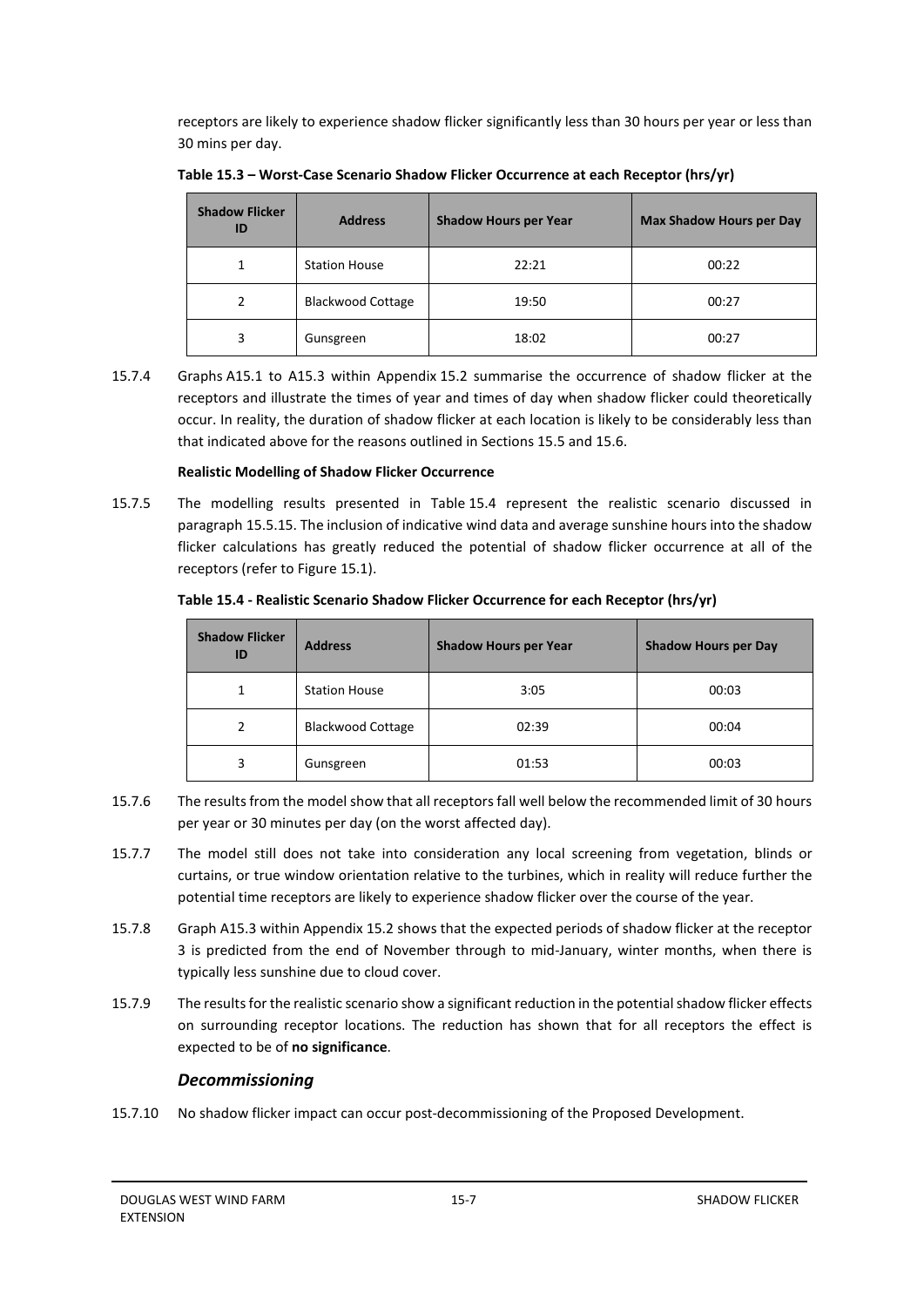15.7.11 Given that any occurrence of shadow flicker during the short decommissioning period would replicate itself during operation of the Proposed Development, it is considered appropriate to consider the decommissioning activities as part of the operational stage of the Proposed Development.

## <span id="page-9-0"></span>15.8 Cumulative Assessment

- 15.8.1 In order to assess the potential for cumulative impact from other wind developments in the surrounding area or from turbines within the Proposed Development, any turbines within 3 km of the site were reviewed. Shadow flicker impacts are considered to extend to 10 rotor diameters (Scottish Government, 2013) from turbine locations, a 3 km study for cumulative developments considers any potential for study area overlap between the Proposed Development (1,550 m) and a cumulative development with a blade length up to 76 m.
- 15.8.2 Shadow flicker study areas were calculated for the above developments based on the dimensions and locations detailed within the planning applications. There are two developments located within 3 km of the proposed turbine locations, which have a shadow flicker study area that overlaps with the Proposed Development study area and the 3 identified receptors. These are as follows:
	- Dalquhandy Wind Farm, consented (and application), and located directly to the north-west of the Proposed Development site; and
	- Douglas West Wind Farm, consented, and located directly to the east and north of the Proposed Development site.
- 15.8.3 Receptors 1 and 2 lie within the within the area of overlap between the study area of the Proposed Development and Douglas West Wind Farm. Receptor 3 (Gunsgreen) lies within the area of overlap between the study area of the Proposed Development, Dalquahandy Wind Farm and Douglas West Wind Farm. As such, a cumulative shadow flicker assessment was undertaken. Table 15.5 details the expected total realistic hours of shadow flicker per year on all receptors as a result of the three development being operational.

| <b>Shadow Flicker ID</b> | <b>Address</b>           | <b>Shadow Hours per Year</b> |
|--------------------------|--------------------------|------------------------------|
|                          | <b>Station House</b>     | 03:05                        |
|                          | <b>Blackwood Cottage</b> | 02:39                        |
|                          | Gunsgreen                | 10:59                        |

|  | Table 15.5 - Cumulative Shadow Hours (Realistic Scenario) at Receptors |  |  |  |  |
|--|------------------------------------------------------------------------|--|--|--|--|
|  |                                                                        |  |  |  |  |

- 15.8.4 The total number of shadow hours per year at all three of the receptor locations remains within the recommended limit of 30 hours per year. This total figure is likely to be conservative for the reasons noted in paragraph 15.7.7 and given the final orientation and any landscape planting proposals for the proposed houses in the Gunsgreen area is unknow.
- 15.8.5 In conclusion, the predicted cumulative shadow flicker residual effect across the Proposed Development study area is **not significant**.

### <span id="page-9-1"></span>15.9 Mitigation

### *Construction*

15.9.1 No mitigation measures are required during the construction phase of the Proposed Development.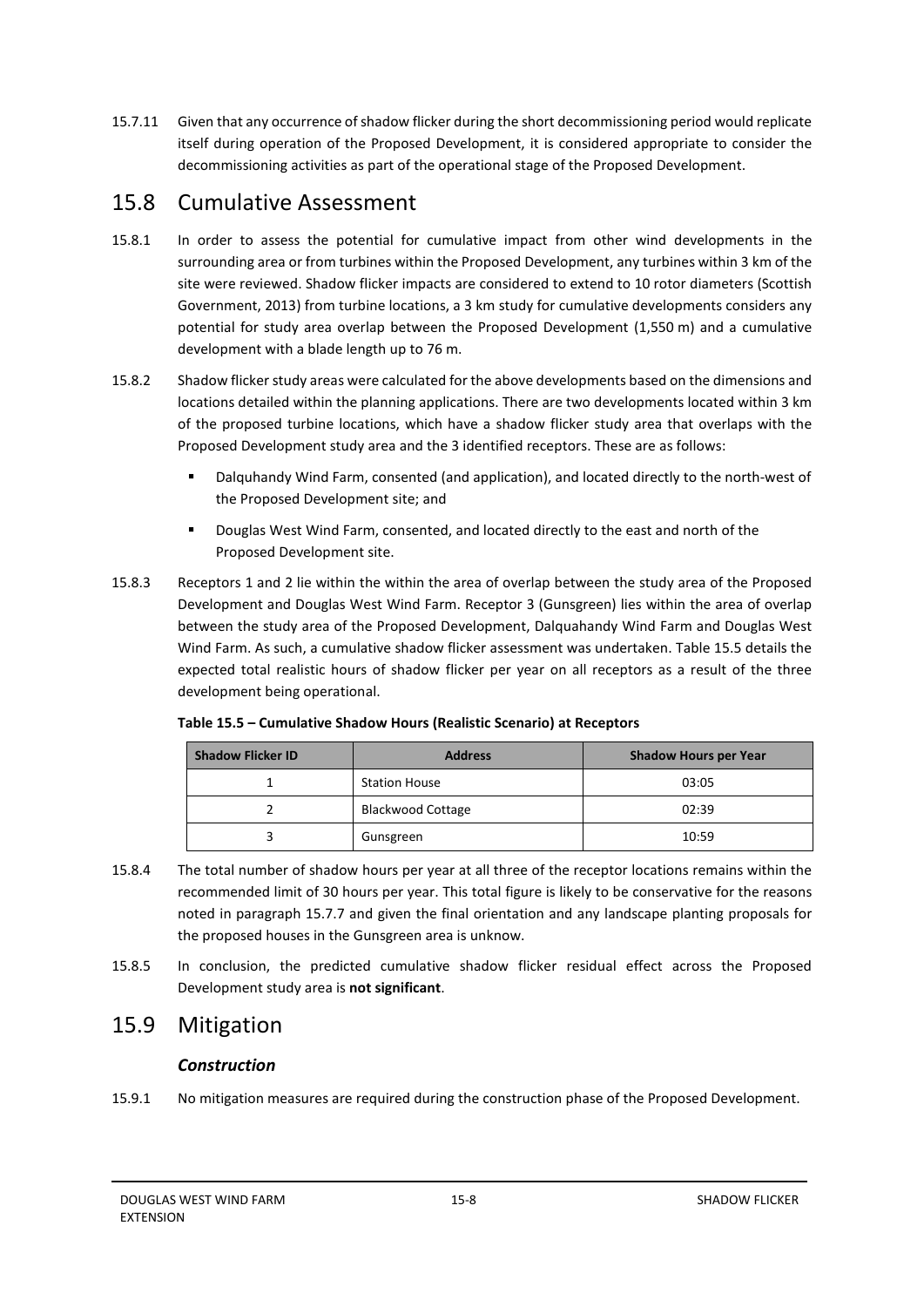### *Operation*

- 15.9.2 Although the realistic scenario takes into consideration expected operational time for the turbines and average sunshine hours for the region, the results are likely to still be conservative due to local vegetation, dwelling orientation and internal screening from blinds, curtains or furniture that are not included in the model. Additionally, while shadow flicker may potentially occur at these locations it is possible that flicker will not be 'experienced' at all locations due to the time of day during which it may potentially occur.
- 15.9.3 There are a number of forms of mitigation available to developers to mitigate the effects of shadow flicker further, with one of the most effective means being selective automatic turbine shutdown during certain times of year and during certain weather conditions. This level of mitigation is, however, not always required.
- 15.9.4 While no significant effects are anticipated as a result of the operation of the Proposed Development and therefore no requirement within the EIA Regulations (2017) to outline mitigation, the Applicant proposes that prior to the erection of the first turbine a written scheme (known as the 'Wind Farm Shadow Flicker Protocol') shall be submitted to and approved in writing by SLC. This would set out mitigation measures to alleviate shadow flicker attributable to the Proposed Development as well as a protocol for addressing a complaint received from a receptor within the study area. Operation of the turbines would be required to take place in accordance with the approved Shadow Flicker Protocol and any mitigation measures that have been agreed through the protocol would require to be implemented as appropriate. This matter could be secured by way of an appropriately worded condition of consent.

#### *Decommissioning*

15.9.5 No mitigation measures are required during the decommissioning phase of the Proposed Development.

### <span id="page-10-0"></span>15.10 Residual Effects

14.1.1 On the basis that any potential shadow flicker effects can be mitigated through matters secured through the agreement of the Wind Farm Shadow Flicker Protocol, no significant residual effects are predicted during the operational, construction or decommissioning phases of the Proposed Development.

### <span id="page-10-1"></span>15.11 Summary

- 15.11.1 This assessment considers whether the effect known as 'shadow flicker' is likely to be caused by the Proposed Development and assesses the potential for impact on sensitive receptors. Shadow flicker is the effect of the sun passing behind the moving rotors of the turbines casting a flickering shadow through the windows and doors of neighbouring properties. This occurs in certain combinations of geographical position, time of day, time of year and specific weather conditions.
- 15.11.2 The study area within which properties could potentially be affected by shadow flicker covers a distance of 10 rotor diameters from each turbine and lies 130 degrees either side of north (relative to each turbine). In the case of the Proposed Development, this area extends to 1,550 m from each turbine.
- 15.11.3 No shadow flicker impact can occur during the construction or the decommissioning of the turbines.
- 15.11.4 A shadow flicker assessment was undertaken at the three identified receptors within the study area with potential to experience flicker effects. Realistic scenario calculations have shown that the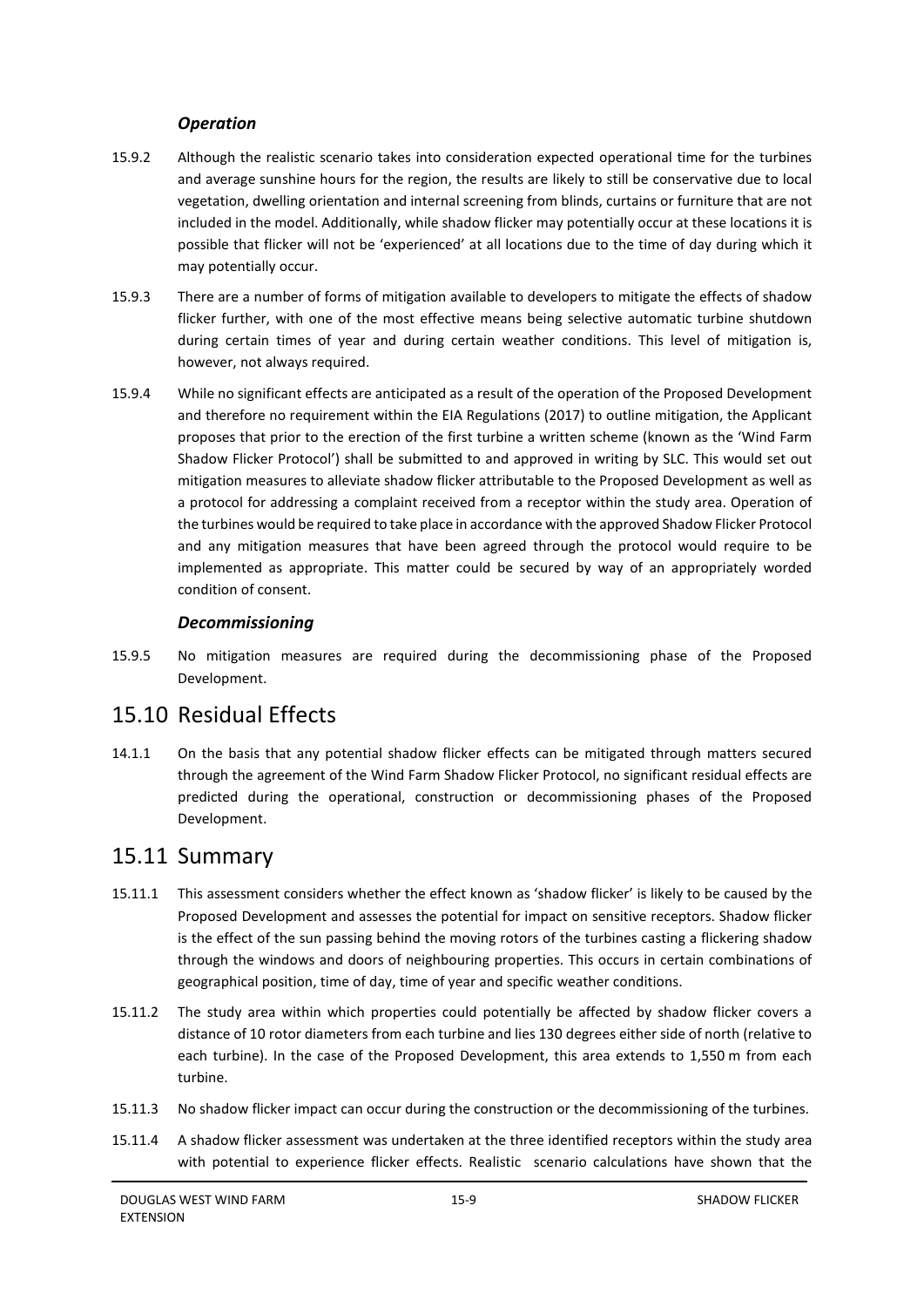maximum occurrence of shadow flicker was at receptor 1 (Station House) where the effect amounts to approximately 3 hours per year, well within the accepted limits for shadow flicker, of either 30 minutes per day or less than 30 hours per year.

- 15.11.5 It is important, however, to note that these results do not take into account existing screening features (structures and vegetation), dwelling orientation and local mitigation measures such as blinds or curtains which will reduce potential effects further. Receptors may also be in rooms that are not generally used at the affected times, therefore, the amount of time when shadow flicker is actually 'experienced' will likely be significantly less than what has been predicted.
- 15.11.6 Proposed mitigation measures in this case relate to the imposition of a Shadow Flicker Protocol to be agreed with SLC which could include a programme of selective automatic shutdown of certain turbine(s) under certain conditions, if required.
- 15.11.7 The residual effect of shadow flicker is, therefore, expected to be of **no significance** for all receptors during the operational phase of the Proposed Development.
- 15.11.8 Turbine components will be covered in industry standard non-reflective paint to reduce the occurrence of glinting.
- 15.11.9 Table 15.6 below provides a summary of effects with regards to the shadow flicker effects resulting from the Proposed Development.

| <b>Description of Effect</b>                                   | <b>Significance of Potential Effect</b> |                               | <b>Mitigation Measure</b>                                                                       | <b>Significance of Residual Effect</b> |                               |
|----------------------------------------------------------------|-----------------------------------------|-------------------------------|-------------------------------------------------------------------------------------------------|----------------------------------------|-------------------------------|
|                                                                | <b>Significance</b>                     | Beneficial/<br><b>Adverse</b> |                                                                                                 | <b>Significance</b>                    | Beneficial/<br><b>Adverse</b> |
| Shadow Flicker<br>effects on 3 nearby<br>residential receptors | Negligible                              | Adverse                       | Installation of a Shadow<br>Flicker Protocol to be<br>agreed with South<br>Lanarkshire Council. | Negligible                             | Adverse                       |

#### **Table 15.6 – Summary Table**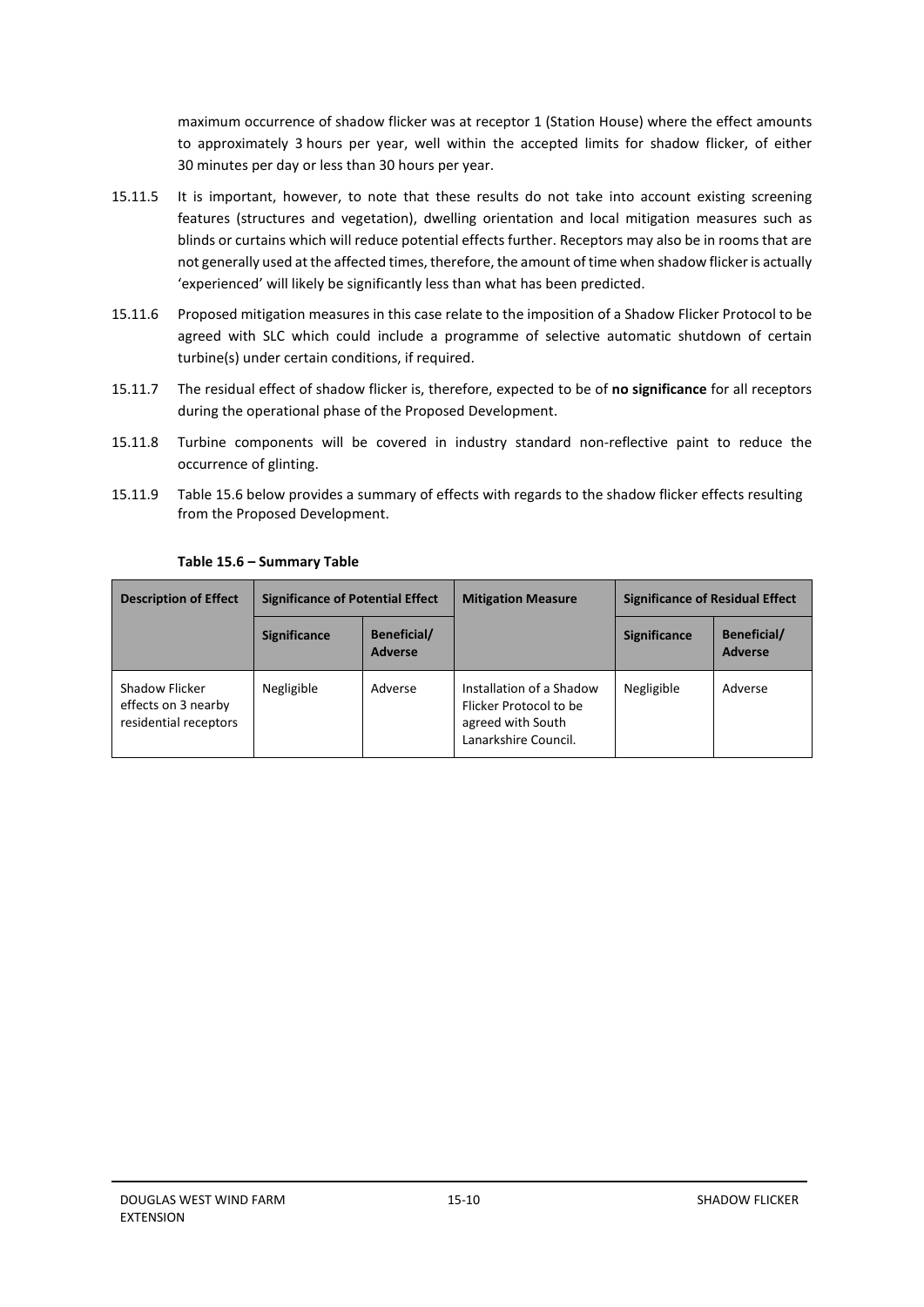## <span id="page-12-0"></span>15.12 References

DECC- Department of Energy and Climate Change (16 Mar 2011). Update of UK Shadow Flicker Evidence Base. Prepared by Parsons Brinckerhoff.

Harding G, Harding P & Wilkins A (2008). Wind turbines, Flicker and photosensitive epilepsy: Characterising the flashing that may precipitate seizures and optimising guidelines to prevent them. Epilepsia. Vol. 19 (6): 1095-1098.

Met Office (1929-2014). UK Historic Station Data – Eskdalemuir (automatic). Available at: [http://www.metoffice.gov.uk/climate/uk/stationdata/.](http://www.metoffice.gov.uk/climate/uk/stationdata/) Accessed on 04 February 2019.

Nordrhein-Westfalen (2002). Notes on the identification and Evaluation of the Optical Emissions of Wind Turbines. States Committee for Pollution Control. Germany

NSE- The National Society for Epilepsy (2011). Available at: [http://www.epilepsysociety.org.uk/AboutEpilepsy/Whatisepilepsy/Triggers/Photosensitiveepilepsy/](http://www.epilepsysociety.org.uk/AboutEpilepsy/Whatisepilepsy/Triggers/Photosensitiveepilepsy/windturbines) [windturbines.](http://www.epilepsysociety.org.uk/AboutEpilepsy/Whatisepilepsy/Triggers/Photosensitiveepilepsy/windturbines) Accessed on 05 February 2019.

Scottish Government (2014). Scottish Planning Policy. Onshore Wind; Paragraph 169.

Scottish Government (updated May 2014). Scottish Government Online Renewables Planning Advice: Onshore Wind Turbines. Available at: [http://www.scotland.gov.uk/Resource/0042/00427805.pdf.](http://www.scotland.gov.uk/Resource/0042/00427805.pdf) Accessed on 05 February 2019.

South Lanarkshire Council (2015). Supplementary Planning Guidance: Renewable Energy.

South Lanarkshire Council (2015). South Lanarkshire Local Development Plan.

Smedley ARD, Webb AR & Wilkins AJ (2010). Potential of wind turbines to cause epileptic seizures under various meteorological conditions. Epilepsia. Vol. 51(7): 1146-1151.

Town and Country Planning (Environmental Impact Assessment) (Scotland) Regulations 2017. Available at:<http://www.legislation.gov.uk/ssi/2017/102/contents/made>